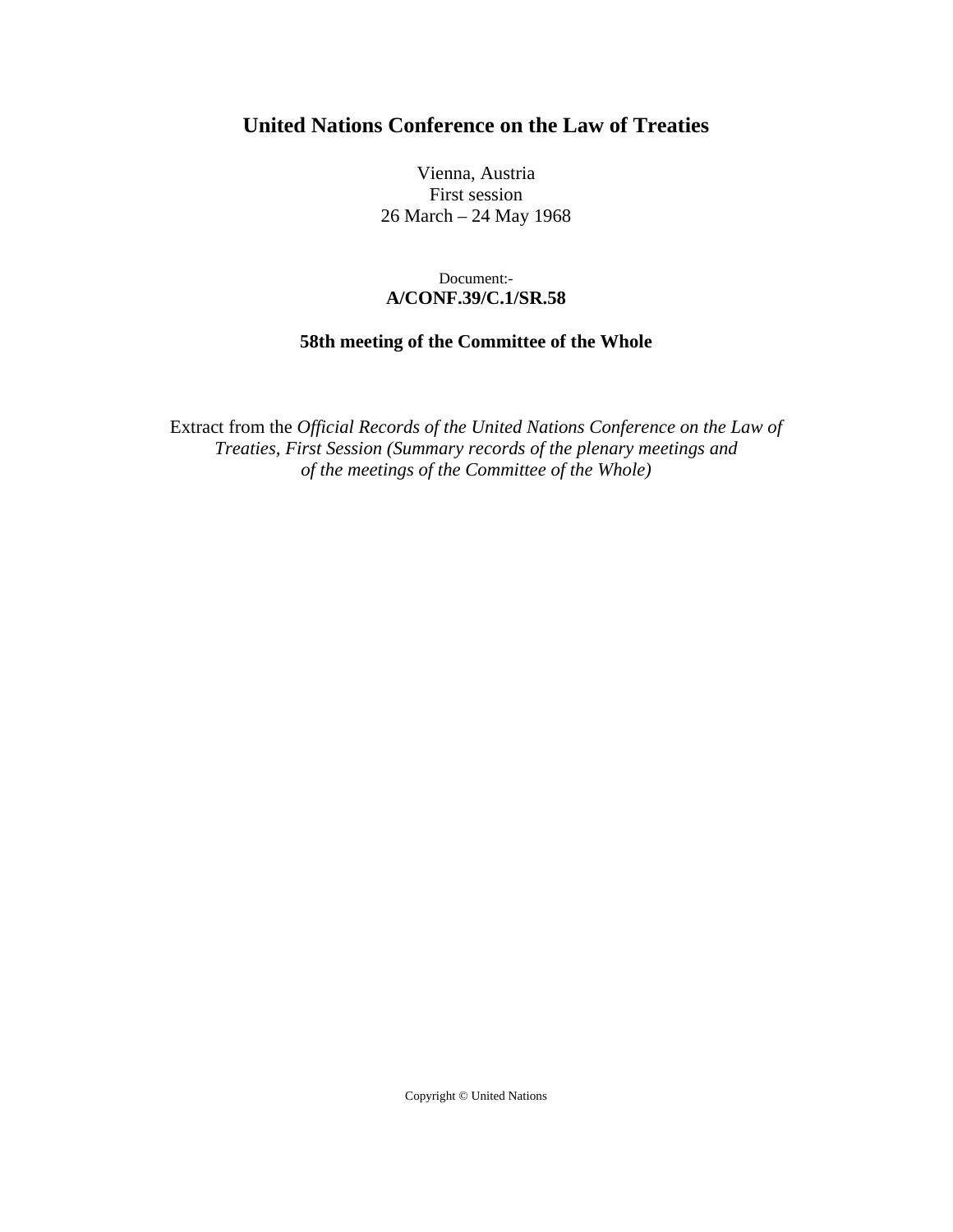Mr. JACOVIDES (Cyprus), and Mr. MAIGA (Mali), said he was in favour of the Ghanaian proposal, the sole purpose of which was to indicate clearly that the Committee had approved the principle embodied in article 50 and all the Drafting Committee had to do was to improve the drafting.

92. Mr. TABIBI (Afghanistan), supported by Mr. ARIFF (Malaysia), said the Committee would remember that the practice in the case of the other forty-nine articles had been that after the substantive amendments had been adopted or rejected, the Chairman had declared that the article under consideration had been approved and had been referred to the Drafting Committee together with the drafting amendments. If it was now held that the Committee must take an express decision on article 50, that might reopen the decisions taken on the other fortynine articles. The reference of the article with the amendments to the Drafting Committee necessarily meant that the substance of the article had been approved.

93. Mr. RUEGGER (Switzerland) said he supported the Uruguayan representative's view. All that the Committee had decided had been to refer a number of amendments and the text of article 50 to the Drafting Committee. It was the first time that any delegation had pressed for a vote on the principle contained in an article under consideration. The amendment by Greece, Finland and Spain  $(A/CONF.39/C.1/L.306$  and Add.1 and 2), which had been referred to the Drafting Committee, appreciably modified the substance of article 50. If any delegation pressed for a vote on the present text of article 50, the Swiss delegation would have to vote against it, as it knew neither the present nor the future content of the article.

94. Sir Francis VALLAT (United Kingdom) asked what a vote on the principle of article 50 would mean. A number of delegations had said they were in favour of the principle *of jus cogens* but against the text of article 50, and if that article was put to the vote immediately, the United Kingdom delegation would have to vote against it. The Committee would do better to await the results of the Drafting Committee's work before taking a final decision.

95. Mr. JIMENEZ DE ARECHAGA (Uruguay) said he considered that the reference of the two remaining amendments to the Drafting Committee meant that, in the Committee's view, those amendments did not modify the substance of the text. The Drafting Committee's work would perhaps make it possible to reach broader agreement on the substance. To vote immediately on article 50 would be to deprive the Drafting Committee of any possibility of modifying it. He asked the Chairman to give a ruling on the subject under rule 22 of the rules of procedure.

96. The CHAIRMAN said that article 50 was being referred to the Drafting Committee on the clear understanding that the principle of *jus cogens* had been adopted and that the Drafting Committee was now being called upon, in view of the suggested changes, to have another look at the text and see whether it could be made clearer. That was the meaning of the decision and there was no question of debating the principle *of jus cogens* again when the text was reported back from the Drafting Committee. 97. Mr. JIMENEZ DE ARECHAGA (Uruguay), Mr. DADZIE (Ghana), and Mr. TABIBI (Afghanistan) said they accepted the Chairman's ruling.<sup>5</sup>

The meeting rose at 11.40 p.m.

<sup>5</sup> For the resumption of the discussion on article 50, see 80th meeting.

## FIFTY-EIGHTH MEETING

*Wednesday, 8 May 1968, at 10.45 a.m.*

*Chairman: Mr. ELIAS (Nigeria)* 

**Consideration of the question of the law of treaties in accordance with resolution 2166** (XXI) **adopted** by **the** General **Assembly on 5 December 1966** *(continued)*

*Article 51* (Termination of or withdrawal from a treaty by consent of the parties)

1. The CHAIRMAN invited the Committee to consider article 51 of the International Law Commission's draft.<sup>1</sup>

2. Mr. PHAN-VAN-TRINH (Republic of Viet-Nam), introducing his delegation's amendment (A/CONF.39/ C.l/L.222/Rev.l), said that the proposal was one of pure drafting. The International Law Commission's text was not entirely satisfactory, since its introductory sentence grouped together the two categories of cases in which a treaty might be terminated in conformity with a provision of the treaty or by consent of the parties. The underlying idea of the article would be better expressed by stating in paragraph 1 the case of the termination of a treaty through the application of its own provisions or by consent of all the parties, and in paragraph 2, that of the withdrawal of the parties from a treaty. Furthermore, the title of the article might lead to the assumption that the consent of the parties sufficed to enable them to terminate a treaty or to withdraw from it: it did not convey the idea that a treaty might be terminated or a party might withdraw from it in accordance with a provision of the treaty. His delegation therefore proposed that the title be amended accordingly.

3. Mr. ALVARADO (Peru), introducing his delegation's amendment  $(A/CONF.39/C.1/L.231)$ , said that, as was indicated in the commentary to the article, there existed a great variety of treaty clauses on termination and withdrawal. In view of that fact, the language used in subparagraph *(a)* of article 51 was not appropriate. Subparagraph *(a)* referred to " a provision of the treaty ", in the singular. In practice, a treaty could contain two or more clauses relating to its termination: one clause would make provision for the right of denunciation or withdrawal, while one or more other clauses would specify in detail the conditions under which that right could be exercised. His delegation therefore proposed to replace sub-paragraph *(a)* by the wording: " In the manner and

<sup>&</sup>lt;sup>1</sup> The following amendments had been submitted: Republic of Viet-Nam, A/CONF.39/C.l/L.222/Rev.l; Peru, A/CONF.39/C.1/ L.231; Netherlands, A/CONF.39/C.1/L.313; Greece, A/CONF.39/ C.1/L.314 and Rev.l.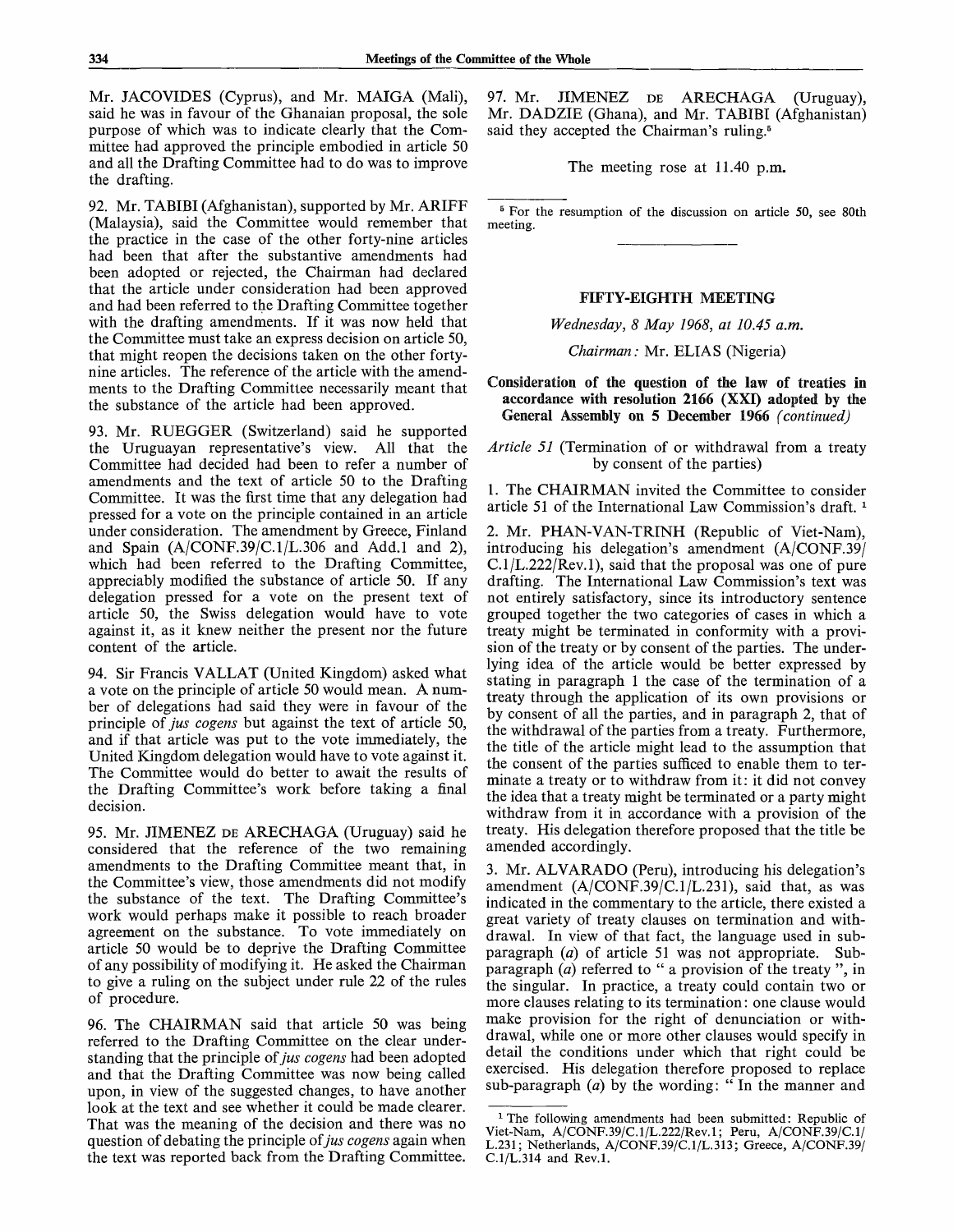under the conditions laid down in the treaty itself. " Since that amendment did not affect the substance of the article but was merely intended to make the wording more precise, he suggested that it be referred to the Drafting Committee.

4. Mr. GEESTERANUS (Netherlands) said that his delegation had submitted its amendment (A/CONF.39/ C.1/L.313) because, under paragraph  $(b)$  of the International Law Commission's text, the States parties to a treaty could exercise the right to terminate the treaty by common consent without taking into account the interests of a State which had given its consent to be bound, but for which the treaty had not yet entered into force. Some treaties provided for quite a long period, sometimes up to twelve or eighteen months, after the date of ratification or accession before the treaty entered into force for the ratifying or acceding State. That period was provided as a matter of convenience to allow the State in question, and other States already parties to the treaty, time to prepare for the application of the provisions in their mutual relations. But an entirely different situation arose when the parties took up the matter of terminating a treaty.

5. First, termination under paragraph *(b)* was not a question of applying a provision of the treaty, but of applying a rule not provided for in the treaty. Secondly, there was no longer any question of mere convenience; indeed, it could be anything but convenient for an acceding State to have no say in the matter. Thirdly, a State which had given its consent to be bound should not be treated as a third State, for it had expressed a definitive wish to establish treaty relations with the other parties and in so doing had accepted an offer which was to be found in the treaty itself. The parties to the treaty should not therefore negotiate the termination of the treaty, that was to say the withdrawal of the offer, without allowing the participation in such negotiation of all the contracting States, including those States which, although not yet parties, had expressed their consent to be bound. The Netherlands amendment was in harmony with an earlier amendment to article 36 (A/CONF.39/C.1/L.232) which had already been referred to the Drafting Committee.

6. Mr. EVRIGENIS (Greece), introducing his delegation's amendment  $(A/CONF.39/C.1/L.314$  and Rev.1), said that both the title and the text of article 51 had been couched in terms which covered only cases of termination and withdrawal by consent of the parties. Sub-paragraph *(a)* related to termination or withdrawal by one or more parties under a provision contained in the treaty itself. Sub-paragraph (b) dealt with termination or withdrawal with the consent of all the parties. In both cases, termination or withdrawal was based on the consent of the parties.

7. That language, however, did not cover cases where a treaty terminated by virtue of the expiry of the period set for its duration, or the case of the fulfilment of a condition or event which brought about the termination of the treaty. Since cases of that type were quite common in practice, his delegation had submitted its proposal  $(A/CONF.39/C.1/L.314$  and Rev.1) to amend both the title and the text of article 51 so that they referred to termination or withdrawal by a party in virtue of the provisions of the treaty, and not only to termination or

withdrawal by consent of the parties. At the same time, the amendment improved the drafting of sub-paragraph *(a)* by eliminating unnecessary repetitions in the French text and by replacing the singular " a provision " by the more appropriate plural " the provisions ".

8. Since the provisions of article 51 were supplemented by those of article 53 (Denunciation of a treaty containing no provision regarding termination), he would suggest that the order of articles 52 and 53 be reversed and that article 51 commence with the proviso " Subject to the provisions of article 53 ".

9. Mr. SOLHEIM (Norway) said he wished to mention a drafting point which also related to a number of other articles in part V. Article 51 spoke of " termination of " and " withdrawal from " a treaty, whereas the commentary to the article, after mentioning termination according to treaty provisions, discussed clauses providing for a right to " denounce " or " withdraw from " the treaty, although no reference to denunciation was to be found in the article itself. On the other hand, in the general provisions of section 1 of part V, the term " denunciation " was included between " termination " and " withdrawal " in articles 39, 40 and 41, paragraph 1, although it was omitted from article 41, paragraph 2, and from article 42. Similarly, in section 3, on termination and suspension, the term " denunciation " or " denounced " appeared in article 53, but was excluded from articles 51 and 59, and from article 62 on the procedure to be followed in cases of invalidity, termination and suspension. The term had also been omitted from article 63, but appeared in article 66.

10. His delegation was unable to understand by which system the Commission had omitted or included the term " denunciation ". One reason for its inclusion might have been that " denunciation " was meant to cover bilateral treaties, and "withdrawal from" was meant to cover multilateral treaties; but that theory was rendered inapplicable by article 66, paragraph 2, where both terms were used in relation to multilateral treaties only. It might therefore be concluded that the International Law Commission had made no distinction between the two terms; unless the Expert Consultant could throw light on the question, his delegation would suggest that the Drafting Committee look into the matter and decide on a uniform<br>terminology. His delegation would prefer the term His delegation would prefer the term " denunciation " to be excluded altogether, since it only served to make the text more cumbersome.

11. Mr. HARRY (Australia) said that the remarks of the Norwegian representative were of great interest. His own impression had been that the International Law Commission had intended to use the term " termination " for cases where the treaty came to an end by virtue of some provision contained in the treaty, and the term "denunciation " for cases where the treaty came to an end otherwise than under its own provisions. There was however no consistency in that pattern. For example, the term " denunciation " was used in article 53 for termination provided for in the treaty. The Drafting Committee might consider the possibility of removing that inconsistency by replacing the word " denunciation " by the word " termination " in article 53, and using the same distinction between " denunciation " and " termination " elsewhere.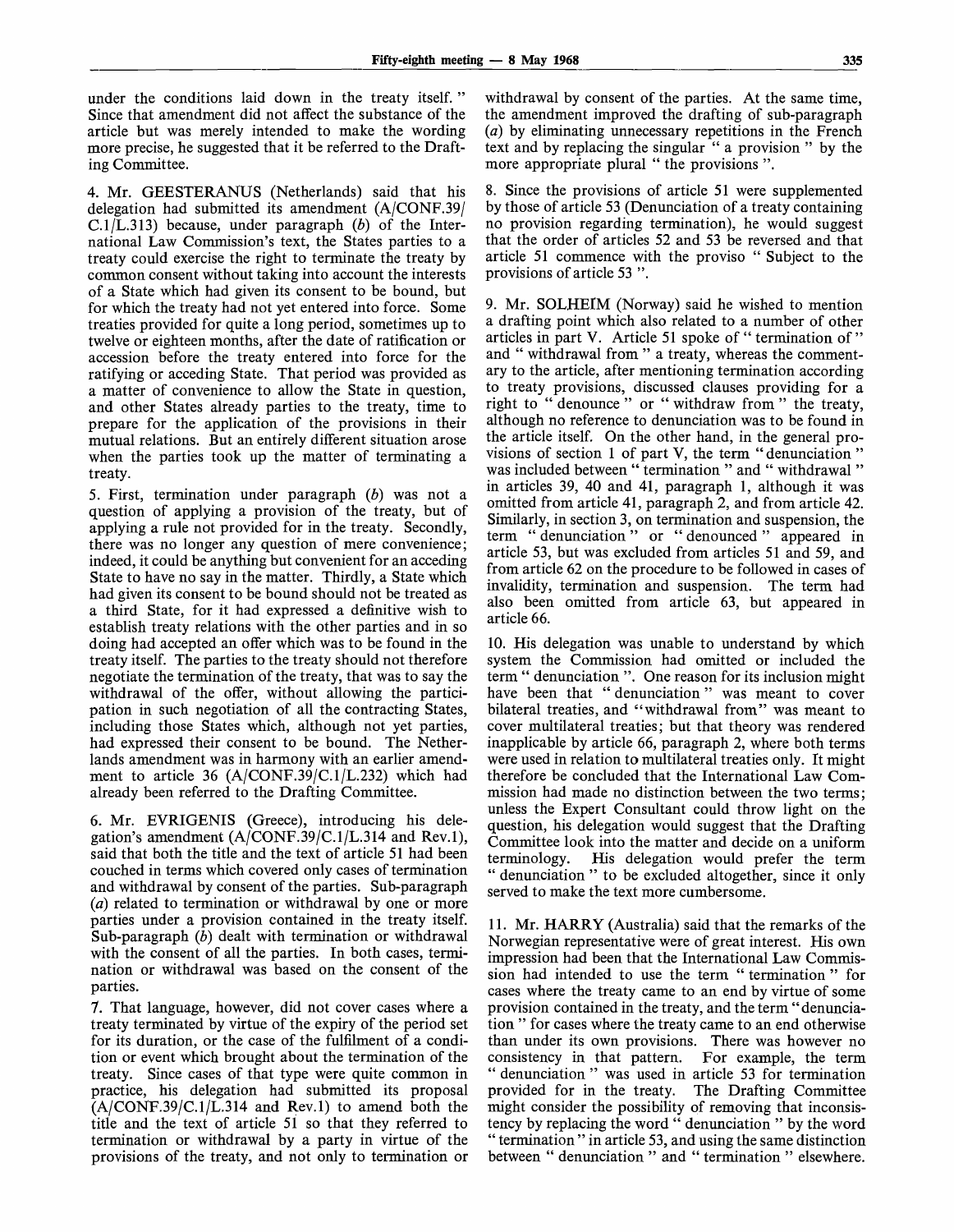12. The CHAIRMAN said that the point would be considered in connexion with article 53. If there were no further comments on article 51, he would consider that the Committee agreed to refer that article to the Drafting Committee together with the various drafting amendments and suggestions.

*It was so agreed.*<sup>2</sup>

*Article 52* (Reduction of the parties to a multilateral treaty below the number necessary for its entry into force)

13. The CHAIRMAN invited the Committee to consider article 52.<sup>3</sup>

14. Sir Francis VALLAT (United Kingdom), introducing his delegation's amendment to article 52 (A/CONF.39) C.1/L.310), said that it was of a purely drafting character. It proposed the deletion of the words " specified in the treaty as ". Sometimes, a treaty did not specify the number of parties necessary for its entry into force. In that case, under article 21, paragraph 2, the treaty entered into force as soon as consent to be bound had been established for all the negotiating States. The deletion of the words " specified in the treaty as " would have the effect of making article 52 cover all possible cases, including that mentioned in article 21, paragraph 2.

15. Mr. SECARIN (Romania) said that the rule in article 52 was necessary, because it provided an appropriate solution in certain situations were it was difficult to determine whether a treaty had been or had not been terminated. As a general rule, it was the will of the parties which determined the conditions of the termination of a multilateral treaty, either through the inclusion of special clauses on the matter or through manifestation of the consent of all the parties to terminate the treaty at any time, as provided in article 51. Thus, the conditions of the entry into force of a treaty could operate as conditions for its maintenance in force only if the treaty in question so provided.

16. Although his delegation was in favour of including a rule to cover situations where the treaty was silent on the matter, it considered that the International Law Commission's text could be improved, and therefore supported the United Kingdom amendment to replace the phrase " the number of the parties falls below the number specified in the treaty as necessary for its entry into force " by the phrase " the number of the parties falls below the number necessary for its entry into force ". The Commission's article 52 applied only to cases where the minimum number of parties was provided for in the treaty itself and did not cover all the possible situations; for instance, it did not take into account the provision in article 21 according to which the minimum number of parties to a treaty and the manner of its entry into force could be established not only by the provisions of the treaty, but also " as the negotiating States may agree ".

17. The CHAIRMAN suggested that article 52 and the United Kingdom amendment (A/CONF.39/C.1/L.310) be referred to the Drafting Committee.

*It was so agreed.*<sup>4</sup>

*Article 53* (Denunciation of a treaty containing no provision regarding termination)

18. The CHAIRMAN invited the Committee to consider article 53.<sup>6</sup>

19. Mr. ALVAREZ TABIO (Cuba) said that before introducing his delegation's amendment to article 53 (A/CONF.39/C.1/L.160), he wished to state the Cuban position with regard to treaties of indefinite duration.

20. Any set of legal rules which claimed to make a positive contribution to the progressive development of international law must reject the abusive practice of perpetual treaties, which for long had helped the strong to dominate the weak. No one any longer seriously claimed that the law consisted of a set of rigid norms governing for all time social relations which were in constant evolution. A treaty containing no provision regarding termination was subject to the *rebus sic stantibus* clause, to the tacit condition that it would endure only so long as the circumstances remained unchanged. In practice, virtually no treaty could last indefinitely, since history showed how fundamentally circumstances could change in a comparatively short period of time. The famous 1793 Declaration during the French Revolution that a people never lost its right to amend its constitutional law, was equally valid in international law.

21. According to the commentary to article 53, the question whether a treaty was open to withdrawal must be decided in accordance with the circumstances of each particular case, especially by reference to the character of the treaty. Paragraph (2) of the commentary recalled the doctrinal controversy on the subject of that right of denunciation or withdrawal, and the conclusion reached was expressed in paragraph (4): " Some members of the Commission considered that in certain types of treaty .. . a right of denunciation or withdrawal after reasonable notice should be implied in the treaty unless there are indications of a contrary intention ".

22. Article 53, however, was based on the assumption that the intention of the parties was the sole factor to be taken into account in settling the problem. The article, it was true, made some allowance for the circumstances of the case, but in such obscure and equivocal terms that the whole provision was altogether unsatisfactory. As it stood, article 53 tended to make the perpetual character of treaties subject to the principle of the autonomy of the will of the parties, without allowing for exceptions of an objective character. It dealt with the problem of denunciation of a treaty containing no provision regarding termination exclusively on the basis of presumed intention. That approach was inconsistent with the recognition during the Commission's discussions that there were certain types of treaty for which a right of denunciation should be implied; those treaties were by their very nature temporary. In any event, neither the intention of the parties nor the *pacta sunt servanda* rule could affect the real position, which was that it was

<sup>&</sup>lt;sup>2</sup> For resumption of the discussion on article 51, see 81st meeting. <sup>3</sup> An amendment to this article had been submitted by the United

Kingdom of Great Britain and Northern Ireland (A/CONF.39/  $C.1/L.310$ .

<sup>4</sup> For resumption of the discussion on article 52, see 81st meeting.

<sup>&</sup>lt;sup>5</sup> The following amendments had been submitted : Cuba, A/CONF.39/C.1/L.160; Peru, A/CONF.39/C.1/L.303; Spain, Colombia and Venezuela, A/CONF.39/C.1/L.307 and Add.1 and 2; United Kingdom of Great Britain and Northern Ireland, **A/CONF.** 39/C.1/L.311; Greece, A/CONF.39/C.1/L.315.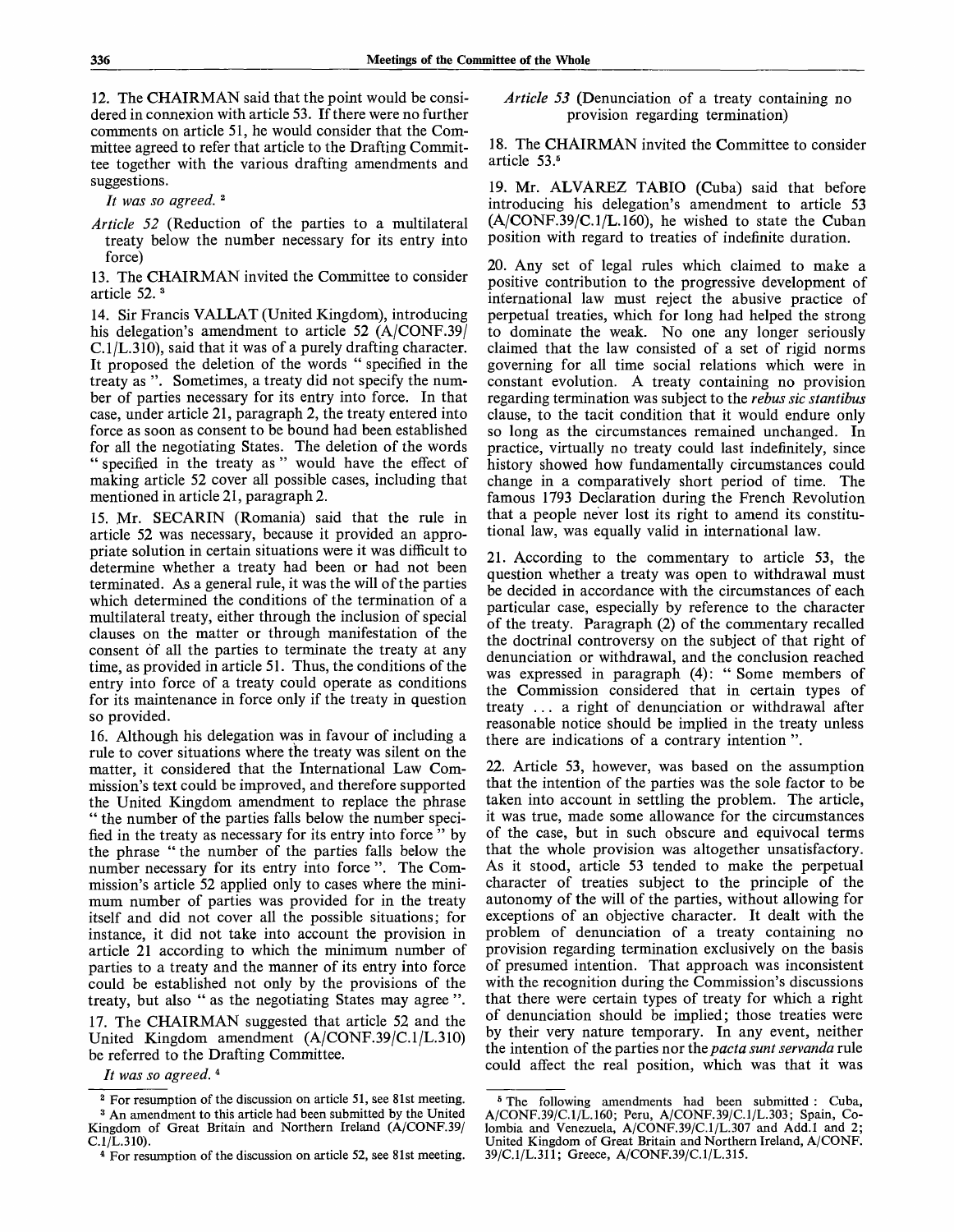contrary to all reason to regard certain types of treaties as perpetual.

23. An obvious example was that of a lease. In private law, perpetual leases were excluded by all legal authorities because a lease without a termination date would debar the owner from ever recovering possession of his property. There were even stronger reasons for a similar conclusion in international law, since the problem affected sovereignty over the national territory and sovereignty was absolute, indivisible and inalienable. A lease of indefinite duration of a portion of a country's territory was clearly incompatible with the principle of sovereignty. He therefore asked that it be placed on record that his delegation did not accept as perpetual any treaty which affected or restricted the sovereignty or integrity of a State and rejected any practice in the matter that was incompatible with a sincere desire to contribute to the progressive development of international law.

24. The wording of article 53 was equivocal and unduly complex. Where a treaty was by its very nature temporary, the right of denunciation or withdrawal should be recognized on the basis of that objective fact, instead of being inferred from the presumed intention of the parties, as was done in the present text. Another defect of that text was that it did not specify the factual criteria for determining the presumed intention of the parties. Those criteria were left to be inferred from the vague and imprecise formula " unless it is established ". The presumption regarding the intention of the parties would thus be based on that inference but the conclusion was not expressed as a logical and necessary consequence of the presumption but as a mere possibility, in the concluding words of paragraph 1.

25. In the 1963 draft, article 39 (Treaties containing no provisions regarding their termination)<sup>6</sup>—the article corresponding to the present article 53—indicated clearly the various exceptions to the general rule, exceptions based on " the character of the treaty ", " the circumstances of its conclusion " and " the statements of the parties ". That enumeration listed the various subjective and objective elements which played a decisive part in conferring an implicit right of withdrawal or termination in the case of treaties containing no provisions regarding their termination. That approach was consistent with the prevailing view in the International Law Commission that the determination of the implied intention of the parties was essentially a question of fact, to be settled by reference not only to the character of the treaty but also to all the other circumstances of the case.

26. The purpose of the Cuban amendment (A/CONF.39/ C.1/L.160) was to substitute an objective approach for the one adopted in article 53 as it now stood. His delegation did not insist on the wording of its amendment and would agree to a vote being taken solely on the principle of basing the right of withdrawal or denunciation on the character of certain types of treaty. If that were not agreeable to the Committee, he would request that the Cuban amendment be put to the vote.

27. Mr. ALVARADO (Peru), introducing his delegation's amendment (A/CONF.39/C.1/L.303), said that its purpose was to take account of the exceptions based on the nature of treaties mentioned in the commentary to article 53. The commentary stated that treaties of peace and treaties fixing a territorial boundary were by their nature excluded from the scope of article 53, because the very character of those treaties made it impossible for the contracting States to allow any one of the parties to denounce or withdraw from the treaty at will. Consequently, the Commission had laid down the nonapplicability of paragraph 1 to normative or codifying treaties, on the basis of the system followed at the Geneva Conference on the Law of the Sea and the Vienna Conferences on Diplomatic and Consular Relations. It went on to say, however, that any temptation to generalize from those Conferences as to the intentions of the parties in regard to the denunciation of " law-making " treaties was discouraged by the fact that other conventions, such as the Genocide Convention and the Geneva Conventions of 1949 for the Protection of War Victims, expressly provided for a right of denunciation. It might therefore be concluded that law-making or codifying treaties which contained express provisions allowing for denunciation came under sub-paragraph *(a)* of article 51, but if they did not positively specify that right, they could not be denounced or withdrawn from unless that was permitted by the nature of the treaty and unless it was established beyond doubt that the parties had intended to admit the possibility of denunciation or withdrawal.

28. His delegation quite understood the reasons why the Commission had adopted a prudent attitude and had avoided any enumeration, since that risked being incomplete and might give rise to conflicting interpretations. Nevertheless, paragraph 1 of the article should contain a provision linking denunciation or withdrawal with the nature of the treaty, to which so many paragraphs of the commentary referred. Moreover, the reference to the intention of the parties in the last part of the paragraph was imprecise. The Peruvian delegation therefore proposed that the last part of the paragraph be amended to read "... unless the nature of the treaty so permits and it is established beyond doubt that the parties intended to admit the possibility of denunciation or withdrawal". In particular, the term " beyond doubt " would provide a safeguard if any question of interpretation arose concerning the intention of the parties.

29. Mr. MARTINEZ CARO (Spain) said that the purpose of the amendment submitted by his delegation and the delegations of Colombia and Venezuela to paragraph 1 of article 53 (A/CONF.39/C.1/L.307 and Add.l and 2) was to express more clearly the residuary rule in the article and to make it conform more closely with the practical realities and needs of contemporary international society, with a view to maintaining a fair balance between the objective interests of justice and treaty stability and the subjective interests of States requiring special protection. It was inadmissible that weaker States should have to perform indefinitely treaty obligations which had been imposed on them unjustly.

30. Modern international practice showed that a large number of existing bilateral and multilateral treaties contained clauses on termination and withdrawal, with

<sup>6</sup>  *Yearbook of the International Law Commission, 1963,* vol. II, p. 200.